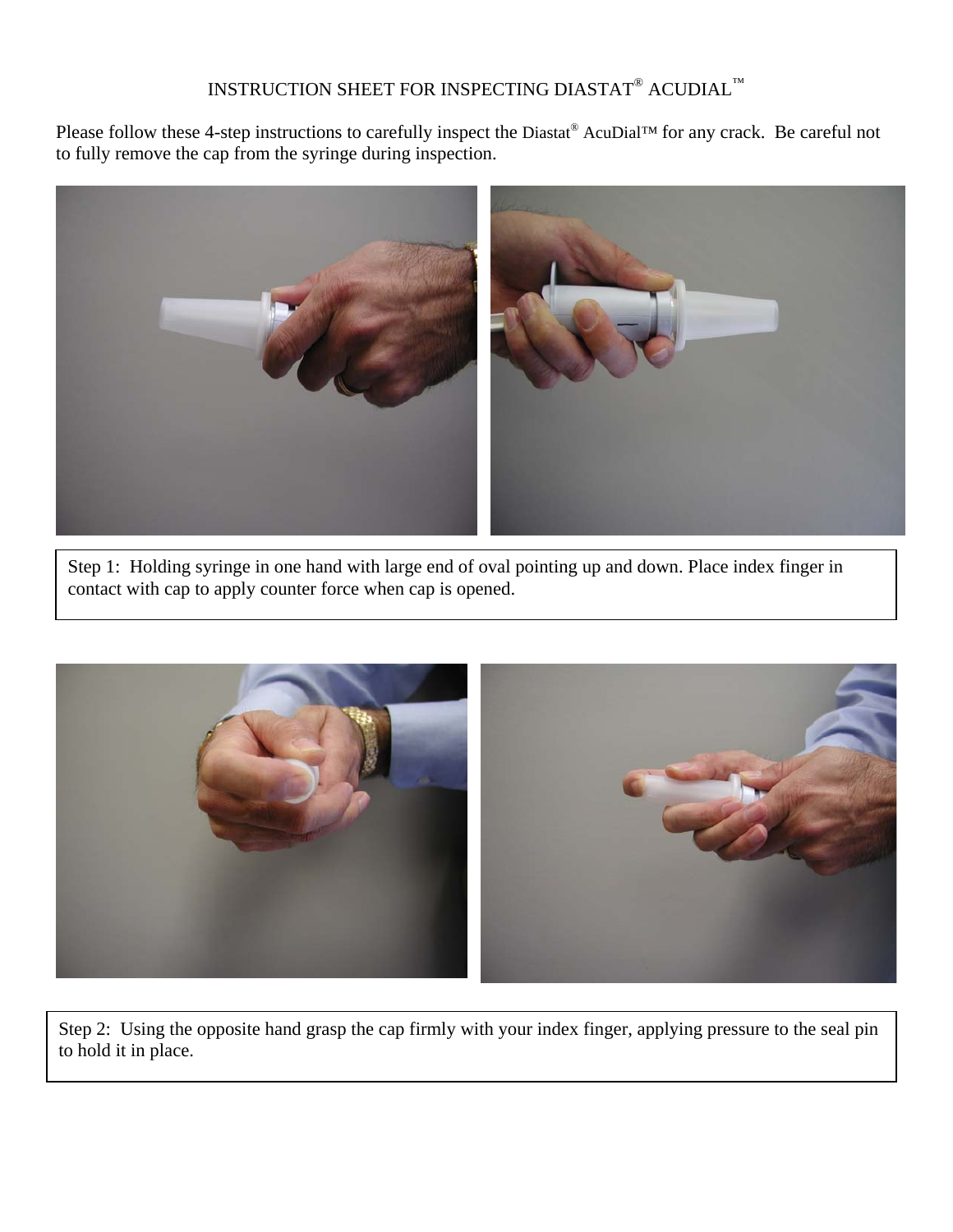

Step 3: Apply downward force with your thumb to create an opening 2/8 to 3/8" to view base of syringe tip and inspect for crack. Adjust angle to give best view of syringe tip.



Step 4: While maintaining pressure on the seal pin apply an upward force to close the cap. Rotate the syringe 180 degrees and repeat steps 3 and 4.



## **Example of a Crack at the Base of the Syringe Tip**